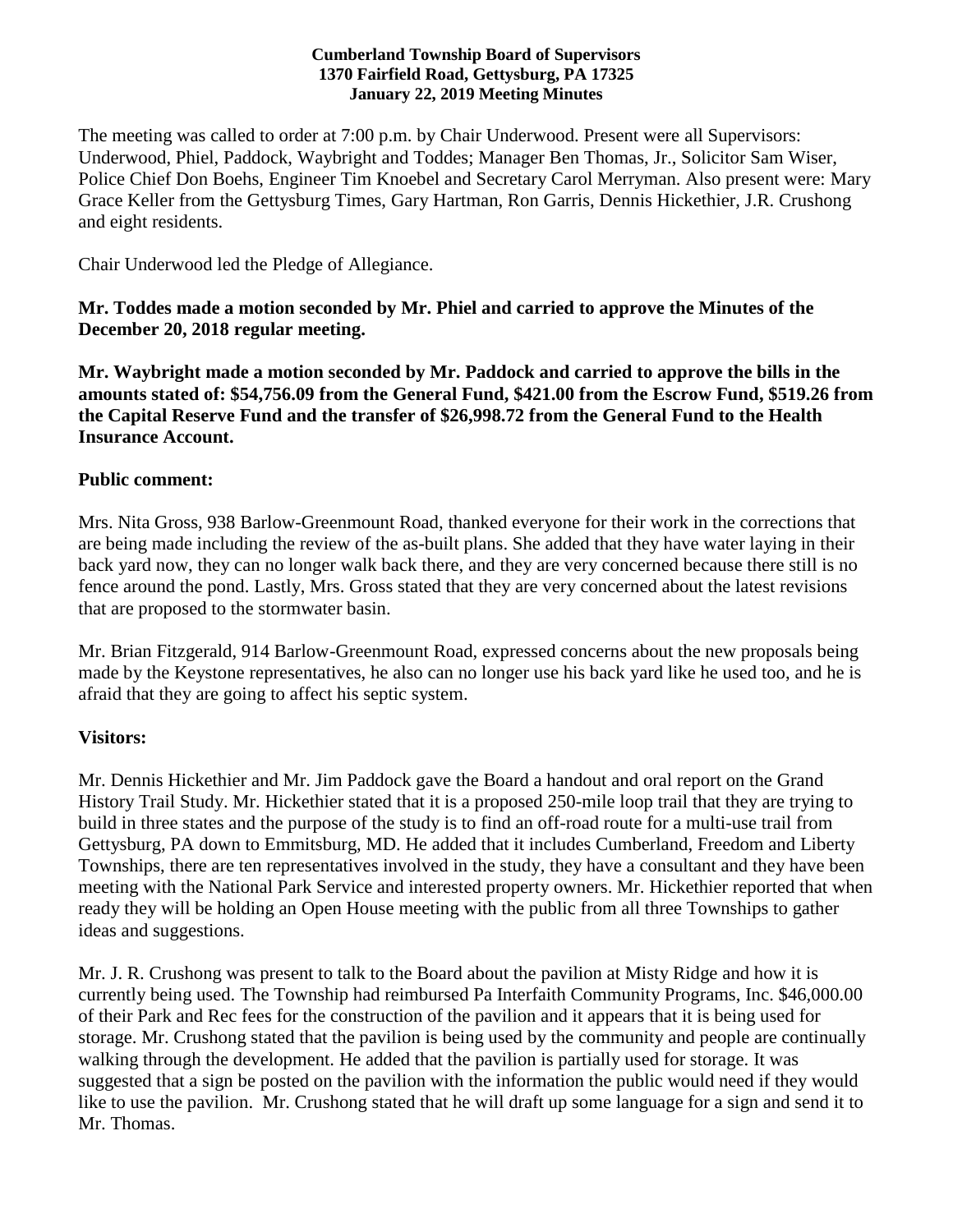# **Engineer/Plans:**

Mr. Knoebel reported that the Township has a Minor Final Subdivision Plan for the Lutheran Theological Seminary. The plan proposes to subdivide a lot from the Seminary property (10.36 acres) and convey it to the American Battlefield Trust. Mr. Knoebel's memo is dated November 8, 2018 and includes five waivers and six additional comments that were discussed. Mr. Knoebel gave the Board some history of the previous Western Gateway project that occurred on the property. He stated that this plan is fairly simple, is located in both the Township and Gettysburg Borough and most of the challenge with the plan is ensuring who will continue to maintain the facilities that exist on the property. Mr. Knoebel reported that the Township's Planning Commission recommended granting the waivers and he too agrees with granting the waivers. He added that there is also a Sewage Planning Non-Building Waiver that needs action by the Board. Solicitor Wiser reported that he has reviewed the Lot Consolidation Deeds that are being finished up. He added that a Cross Access and Maintenance Provision is needed with respect to access to Lot A and we need to address maintenance of the stormwater facility and existing trail. **Mr. Waybright made a motion seconded by Mr. Paddock and carried to grant the waivers to Sections 303; 304.1; 304.2.A.25; 304.2.A.27 and 304.2.A.28 and to approve the Sewage Facilities Non-Building Waiver. The motion was seconded by Mr. Paddock and carried.** Mr. Gary Hartman, on behalf of the Lutheran Seminary, asked the Board for conditional approval of the plan because of a closing date that they are trying to meet. Mr. Hartman stated that the Seminary will do all of the maintenance of the property and it is spelled out in the easements. Mr. Hartman also stated that there is a great incentive for this plan to be approved. **Mr. Waybright made a motion to conditionally approve the plan subject to the comments in Mr. Knoebel's November 8, 2018 memo being addressed as well as any other comments from the Township Solicitor and Staff. The motion was seconded by Mr. Paddock and carried.** 

Mr. Knoebel reported that the next item is a Land Development Plan for Gettys Point (A Springwell Senior Living Community consisting of a 42 unit memory care building, a three story assisted living facility with 90 units and a kitchen/service building) located on the southwest corner of Boyd's School Road and Table Rock Road. He added that the Township has been dealing with this plan for several years. Mr. Knoebel stated that all of the technical comments have been addressed on the plan and what is still needed is in his report dated January 21, 2019. Mr. Knoebel went over the outstanding (administrative) items. Solicitor Wiser reported that the Developer's Agreement has been revised and they are in good shape with that document. **Mr. Toddes made a motion seconded by Mr. Paddock and carried to approve the Gettys Point Land Development Plan conditioned on the comments in Mr. Knoebel's January 21, 2019 memo being addressed.**

Mr. Knoebel reported that the Hartman, Maitland and Croy Final Plan consists of a 14-acre parcel located on Herr's Ridge Road and Red Oak Lane that is proposed to be subdivided into three lots. He added that the Sewage Planning Module has gone to PaDEP, has been processed and a letter is forthcoming. Mr. Knoebel stated that the biggest issue is with the private road and that was discussed at length. He explained that rather than bringing the private road up to Township standards the proposed lots have driveways coming off of Herr's Ridge Road and they do comply with the ordinance. Solicitor Wiser asked that a front setback be shown off of Red Oak Lane as well as off of Herr's Ridge Road for Lots 1 and 2. **Mr. Toddes made a motion seconded by Mr. Paddock and carried to approve the Hartman, Maitland and Croy Final Plan subject to the comments in Mr. Knoebel's December 17, 2018 memo being addressed and Lots 1 and 2 being shown with front yard setbacks off of Red Oak Lane and Herr's Ridge Road.** 

Lastly, Mr. Knoebel gave an update on the Keystone Services project on Barlow-Greenmount Road. He reported that they are in the process of reviewing the as-built plan showing the work they have done to date, they received a long-term control plan and they are in the process of reviewing it. He added that they will provide a response when they are finished their review and that they will notify the developer that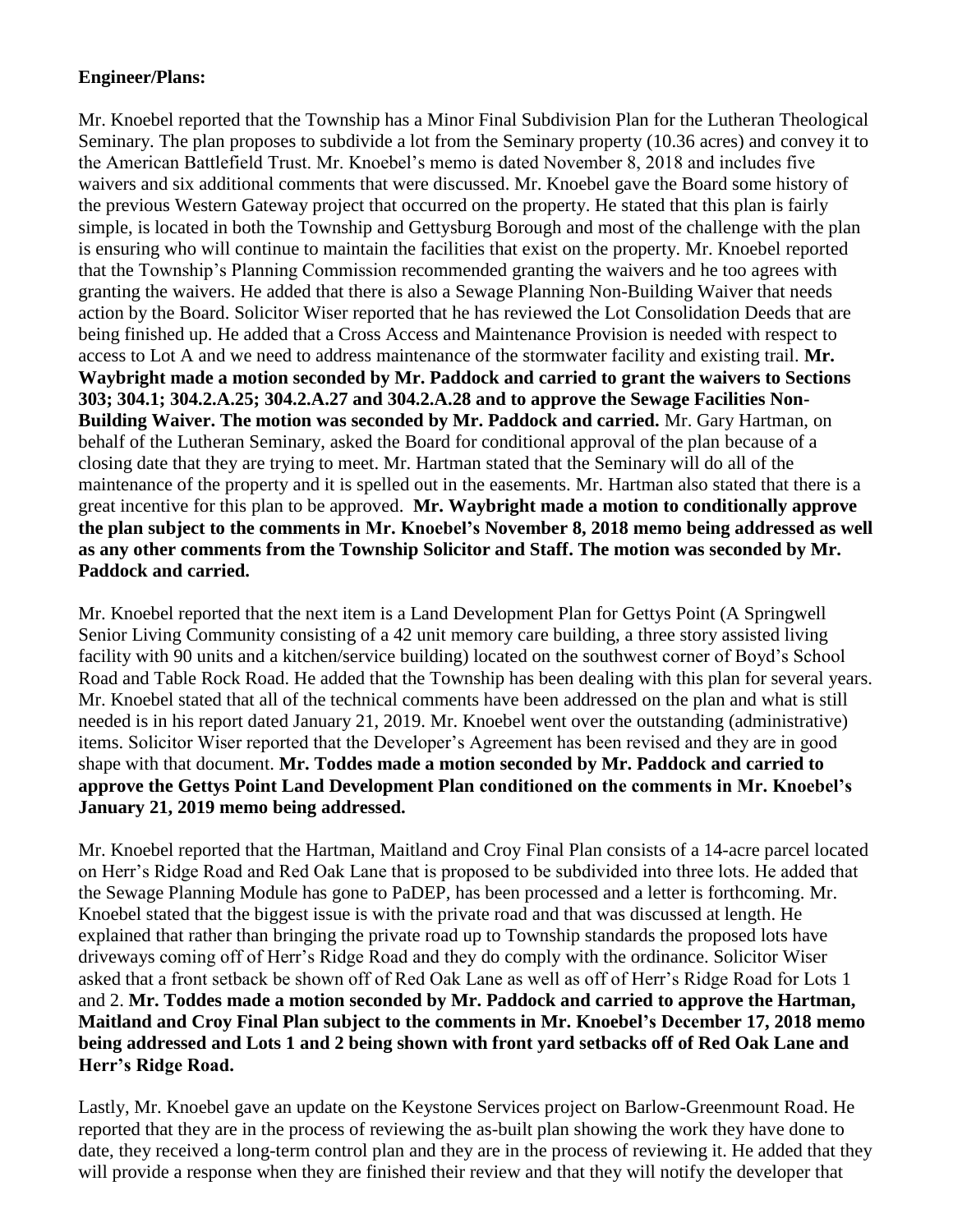they need to pump down the stormwater pond.

**Police Report:** Police Chief Don Boehs presented a written and oral report of police activities for the month of December, 2018 including: complaints - Psych/suicide-2, Disturbances-5, Assault/Harassment-2, Domestics-9, Criminal Mischief-0, Suspicious Activity-4, Thefts-0, Alarms-12, Medical Emergency-8, 911 Hang Up-6, Cruelty to Animals – 0, Wanted Person – 1, Reported Drug Activity – 1, Welfare Checks – 10, Shots Fired – 0, Fraud – 0, Burglary – 0, Sexual assault-1, Follow-up Investigation-42, SRO Calls – 17 with 1 drug arrest; 59 traffic stops, 59 combined arrests, 9 traffic accidents, 13 targeted enforcements and 9,115 patrol miles. He added that they assisted other agencies 16 times and they were assisted three times. Assists to Pa. State Police were four as follows: Straban - 1, Franklin - 2 and Mt. Joy - 1. Police Chief Boehs reported that they had 63 walk-in complaints. Police Chief Boehs thanked the community for \$7,000.00 in donations to purchase new bullet-proof vests for the officers.

# **Active Business:**

Mr. Thomas announced that the Public Hearing for the Comprehensive Plan is scheduled for February 26, 2019 at 6:00 p.m. prior to the regular meeting and it has been posted on the Township's website.

Mr. Thomas read a statement regarding the Greenmount Sewer Study.

# STATEMENT FROM THE CUMBERLAND TOWNSHIP AUTHORITY

The Cumberland Township Authority has reviewed studies conducted in 2018 by KPI Technology regarding the Greenmount Sewer Study Area specific to Alternative Evaluations and Financial Analysis. We appreciate the partnership from individual property owners who assisted in financing these studies along with the Cumberland Township Supervisors.

This extensive review, assessment, and receiving of citizen's comments at public meetings affirms similar concerns from 2011 when it was decided to suspend further public sewer engineering for the Greenmount area pending future economic development projects. In 2019 there are no economic development (expansion) projects we are aware of other than existing land owners who have received approvals to upgrade their individual sewer treatment systems. Therefore, to plan on spending over eight million dollars to create a new and separate sewer service area without guaranteed capital private investments and significant grant funding would not be a sound fiduciary decision. The Cumberland Township Authority again suspends any further action pending significant private capital investment and / or grant funding assistance.

# By: Cumberland Township Authority

Mr. Thomas reported that following regarding the Supervisors' participation in the Township group health insurance as authorized in the Second-Class Township Code. Mrs. Underwood – Opt -out except for the life insurance, Mr. Paddock – Opt-out Mr. Waybright – Opt-in, Mr. Toddes – Opt-in and Mr. Phiel – Opt-in

Mr. Thomas also asked the Board if they had any more comments on the pavilion at Misty Ridge and the Park and Rec fee refund. The Board was satisfied with the posting of the sign and did not have any further issues.

**Solicitor:** Solicitor Wiser reported that he met with Comcast representative, Kristin Ritchie, along with Carroll Valley Borough, and one of the final issues that needs to be resolved in the franchise agreement is the funding for Community Media and hopefully they are close on that. He added that the Township has diligently been working on the resolution of the Oak Lawn Cemetery matters including: enforcement of the property maintenance code; filing of citations, almost daily responses to inquiries from the public,